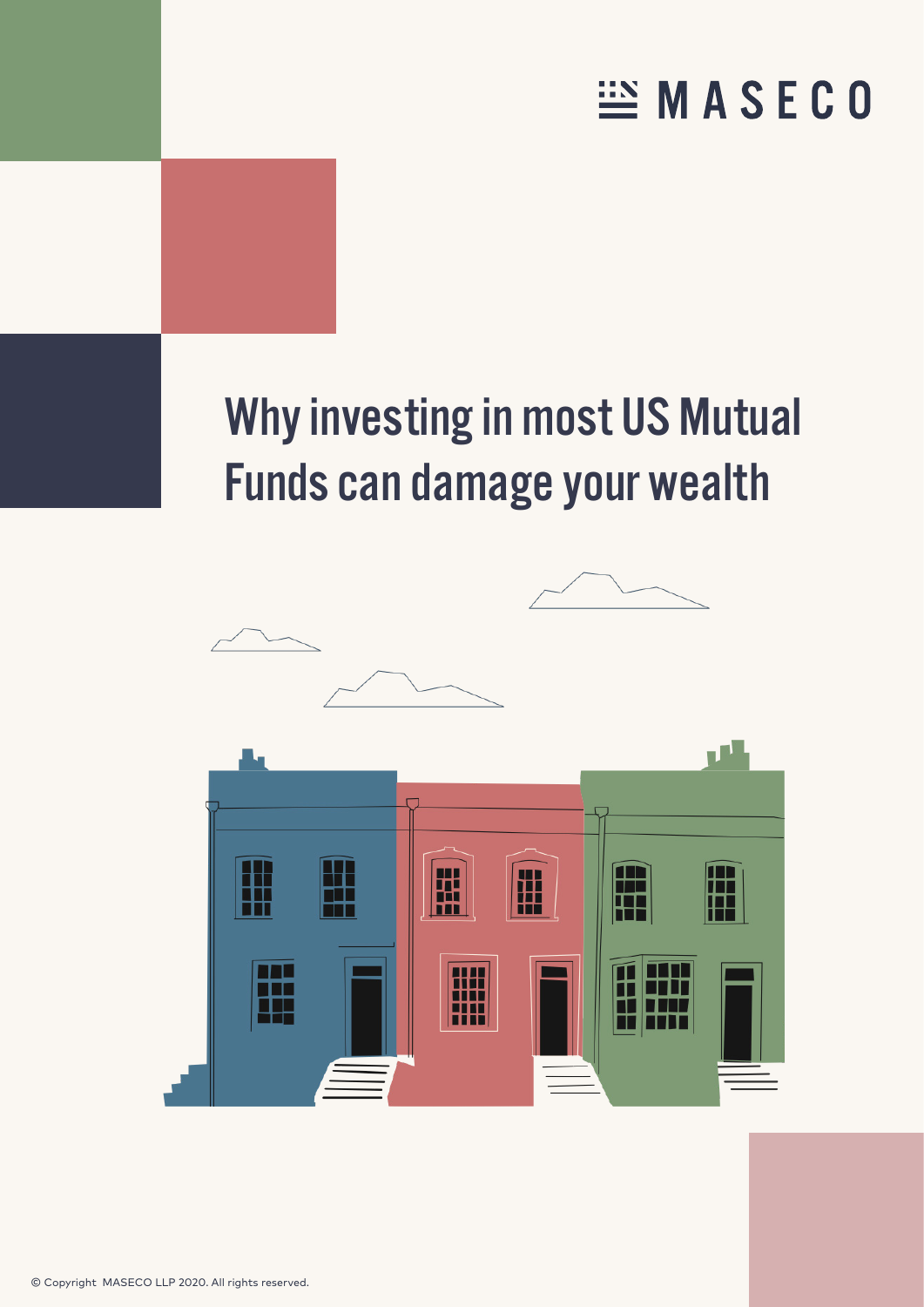# About collective investments

In this MASECO Private Wealth whitepaper, we provide what we believe is an easy-to-follow guide for High Net Worth US investors, wealth advisers, lawyers and accountants on how to create US tax-efficient portfolios for Americans living in London who seek to invest for international diversification and transparency without potentially onerous tax liabilities.

MASECO Private Wealth has been at the forefront of its field since its inception in 2008 – not only in striving to provide an exceptional and innovative service to its clients but also working hard to ensure that the wider community of Americans living in the UK are not inadvertently treated unfairly by the tax regimes to which they are liable.

US citizens who are long-term UK residents face challenges when making investment decisions as they are taxed on their portfolios by two tax regimes (UK & US). This can result in negative tax consequences if portfolios are not structured carefully.

US citizens living in the UK and investing globally may be able to considerably reduce their tax bills with sensible planning and expert guidance through the regulatory maze that is interaction between the US and the UK tax code.

The paper is designed to provide information on the different kinds of collective investments (e.g. mutual funds) - and how their structure can affect a tax bill. More importantly, it assists with the technical questions that may help protect returns: How often should a portfolio reinvest gains and in what currencies? What is the difference between reporting and non-reporting funds? What about Passive Foreign Investment Companies (PFICs)? What about the Foreign Bank and Financial Accounts form (FBAR)? If the forms aren't completed on an annual basis, US citizens and green card holders living in the UK for more than seven years could find their tax bills double – and not because their investment gains have doubled but because of poor tax planning.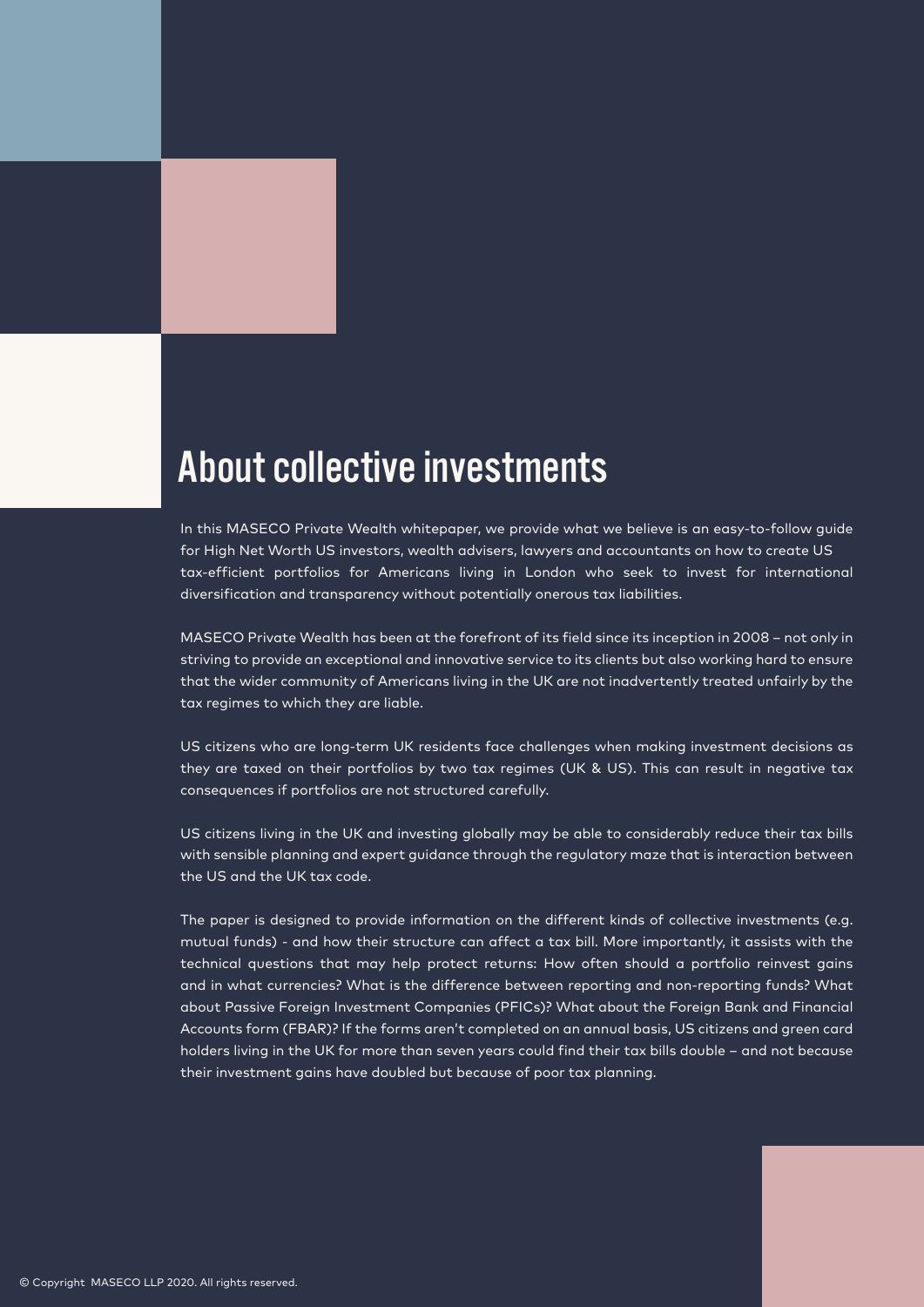#### **US mutual funds are no bargain in the UK due to tax treatment of offshore income gains**

Historically US investors have pretty much engaged in a love affair with mutual funds, closed-end funds, money market funds, and, more recently, exchange-traded funds (ETFs). All of these investment vehicles may provide an efficient way to gain access to a broad array of asset classes and often at a low cost. But if the US investor living in the UK doesn't take preventative measures, the low overhead on some of those funds won't be adequate to offset the high tax bill long-term they could incur particularly as a result of the UK non-domicile rule changes implemented in 2008.

"The UK tax rules changed dramatically in 2008 and 2009 for US investors," says James Sellon, Managing Partner at MASECO Private Wealth. "I alerted clients that change was afoot back in 2007 and, where appropriate, recommended that clients sell the majority of their US collective investments. More recently we are finding a new cohort of investors potentially facing large tax bills on US capital gains and they don't understand why. Some haven't had significant profits to report until now given the upset in the markets in recent years; some are just now 'aging' into the new rules and discovering that they weren't adequately prepared for their change in tax status."

In addition to paying US taxes, long-term US citizens in the UK are now subject to their marginal income tax rate on dividends and capital gains deemed to be Offshore Income Gains (OIG). The rate can be as high as 45% for wealthy individuals, nearly twice the capital gains rate. Prior to being long-term UK residents for more than 15 out of 20 years, US investors can choose to continue with the status quo and pay tax on the remittance basis and incur a hefty annual levy (of up to £60,000), which can then be offset against US tax liabilities. However, given a low interest rate environment and the difficulty of remitting funds to the UK, the relative attractiveness of electing to pay taxes on the remittance basis diminishes.

#### **Finding a solution that is easy to implement, transparent, and tax-efficient: US Mutual Funds with UK Reporting Status**

MASECO was, we believe, the first of our kind to consider and develop a simple solution to the tax challenges for US investors who prefer investing in mutual fund-like vehicles. The first step was to establish a relationship with a number of US-based mutual fund providers that were willing to obtain "UK Reporting Status" – formerly known as UK Distributing Status – which immediately put the investment in a different, more favourable tax category. Investors now would be able to benefit from the maximum capital gains tax rate in the UK of 20% and also take advantage of the £12,300 UK capital gains annual tax allowance (2020/21); losses could also potentially be used to offset capital gains if

The challenge facing US citizens living in the UK of finding tax-efficient non-US investments US citizens in the UK could invest in non-US collective investments efficiently, but the US Internal Revenue Service (IRS) doesn't make it simple.

Some clients have suggested side-stepping the offshore income gains (OIG) issue simply by using UK investments. "That would at first glance appear to be an elegant solution. But the IRS rules are no less complex than UK HM Revenues and Customs (HMRC).

US citizens buying non-US collective funds could end up paying tax on income they don't even receive," says MASECO's Managing Partner Josh Matthews. "Investors can diversify assets effectively by using UK investments, but they need to be aware of the tax consequences."

There are several danger zones from a tax perspective. First, the IRS taxes gains and income derived from non-US collective investments such as UK and offshore ETFs, at the individual's highest marginal tax rate, currently 37% on an annual basis.

Second, US citizens must file taxes on the gains annually whether they are realised or not. If they fail to do so, the IRS will penalise them and charge interest – up to 100% of the gain when eventually sold!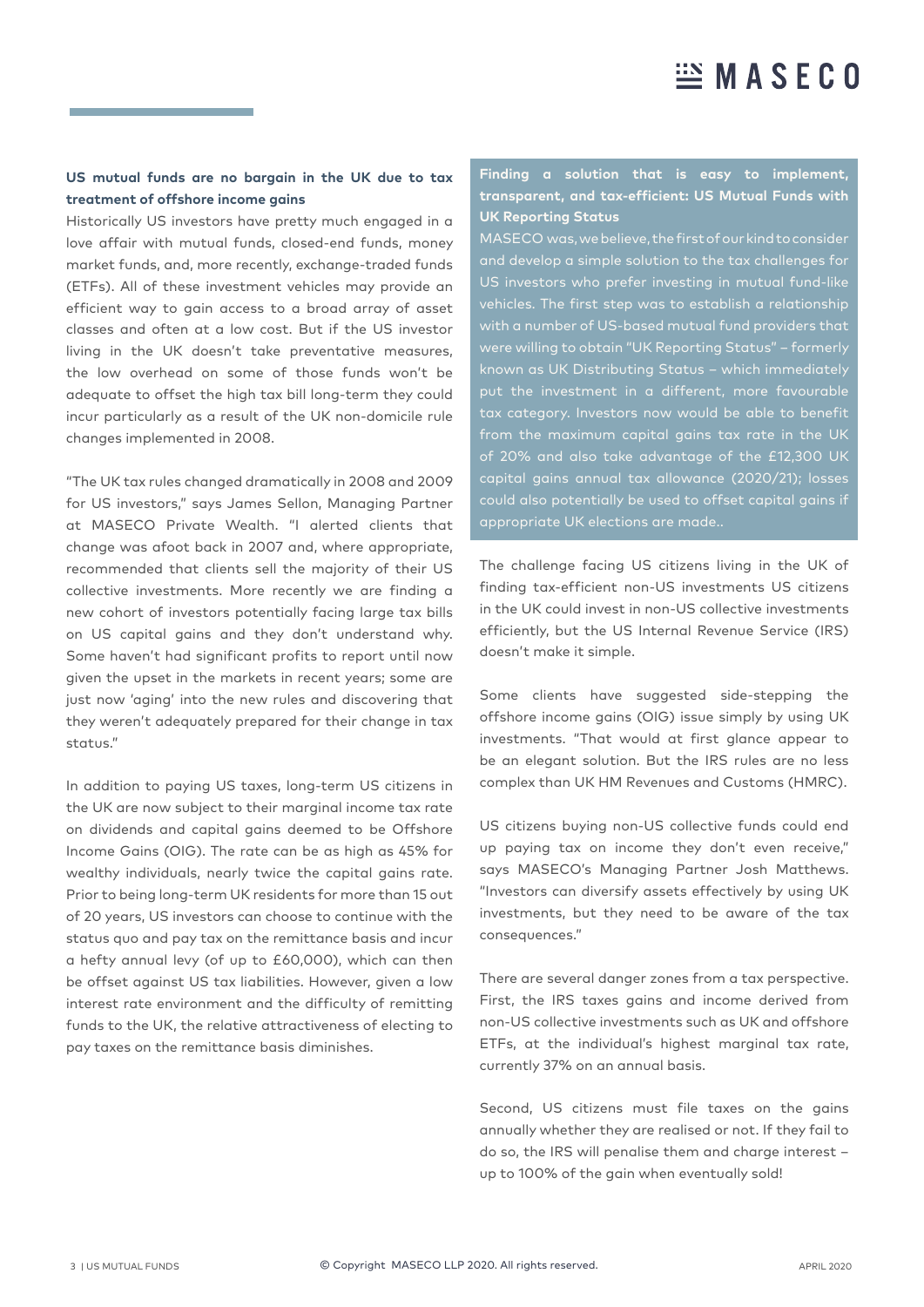# $\mathbb{E}$  MASECO

#### **The attractiveness of US Mutual Funds with UK reporting status, explained:**

were filing their UK taxes on the arising basis and were The US person then sold the assets after one year and crystalised the gain. The gain on the investment purchase and sale).

have to pay income taxes to the UK if the fund did not have reporting status, therefore the individual would to \$45,000 (£36,000) in tax.

tax at 20% instead (\$20,000 or £16,000) and they capital gains tax allowance for 2020/21. The gain would of \$16,925 rather than \$45,000.

and not using reporting status funds the tax due would and individuals have currency gains, foreign tax credits

#### **Passive Foreign Investment Companies (PFICs) can give US investors an entree to global investing strategies**

PFICs come in three basic forms, each with their own pluses and minuses. They require careful administration to meet rigorous compliance rules and this raises the cost of investing. Specialist help is needed in the investment, tax and accounting arena to ensure the right tax forms are timely filed and that the right kind of PFIC is selected to provide for individual investment needs. (See the box on the following page)

For qualified purchasers, (those worth \$5 million in liquid assets or more), MASECO has developed a turn-key solution for offshore funds denominated in sterling and euros, that are tax-efficient for a US citizen.

The funds give US citizens the ability to diversify into asset classes previously unavailable or impractical to invest in. These positions work well in portfolios seeking to match assets with foreign liabilities.

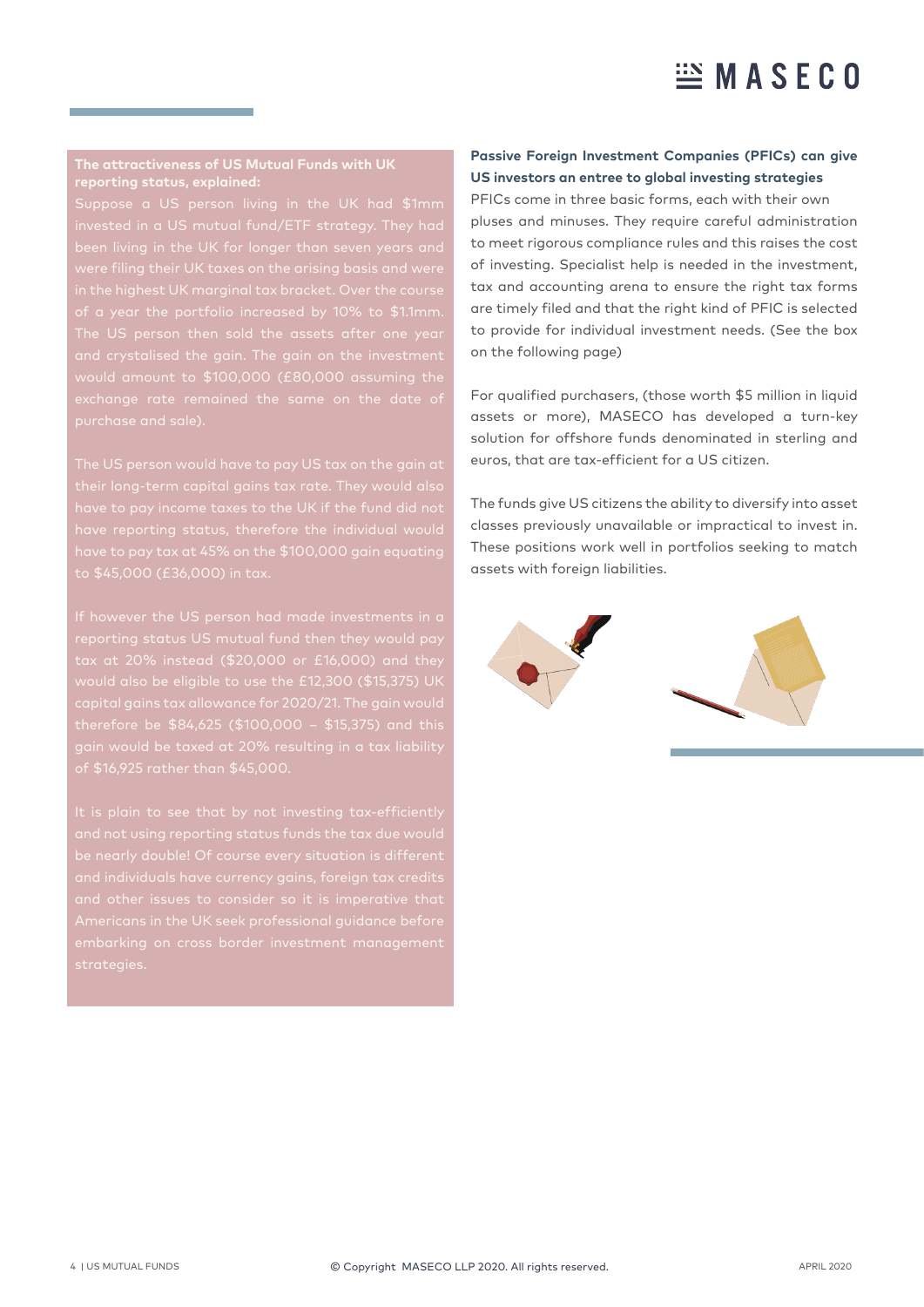### **Assessing Advisers in a complex investing and regulatory world**

Skilled wealth managers keep an eye on currency fluctuations and average costs to minimise tax bills. The High Net Worth investor with far-flung investments requires singular guidance through tax and compliance issues to avoid finding him/herself paying hefty taxes for whatever reason. An Adviser should be registered with the local financial authorities. Some items an Adviser needs to be monitoring are:

- Exchange rate fluctuations. If GBP depreciates versus a dollar investment, the tax consequences can be hefty – 45%. That is what happened in 2008 to anyone who bought US (non-reporting) money market funds, a singularly inefficient vehicle for UKbased US investors.
- Timing of dividend payments versus exchange rate. The Adviser must keep track of the exchange rate on the date dividends are received from stocks, distributions from funds, and interest from bonds. This can be particularly tricky for funds that are automatically re-invested.
- Average cost on all collective investments. The rules changed in 2008 to "share pooling" and are based on the average cost of an investment.
- Thus, managers need to constantly re-calculate the cost of shares if they are owned in multiple accounts or averaged into a single account. If the same security is purchased on multiple occasions over a period of time, at different prices, accounting becomes complicated when a portion of the position is sold. One must now take the average cost basis and sell the correct portions from each purchase date. And all purchases and reinvestments must be calculated in GBP.
- Watching how the US custodian reports gains and losses. If possible, convince the custodian to report changes using the average cost basis method. Some may resist changing from the path of least resistance – first in, first out.

## **PFICs hold promise for US investors investing in non-US funds, if properly managed**

Until now, investors could choose three different ways to handle PFICs for US tax purposes, each with their

### **1. Fund Excess Distribution, accruing taxes at the ordinary rate**

Taxes are deferred on PFIC gains but the compounding of interest charges on deferred taxes can be surprisingly large. Plus, taxes are accrued at the highest US ordinary rate of 37%. Investors cannot offset gains with losses.

### **2. Mark-to-Market, a limited menu for investors**

As a result of FATCA many investment managers are being stringent and prohibitive with regards to accepting US persons into their funds.

## **3. Qualified Electing Fund (QEF), a record keeping challenge**

problem: very few offshore funds are able to keep books and tax records to satisfy the QEF election.

MASECO Private Wealth has taken a close look at each option and developed a turnkey solution for investors who are seeking a way to diversify their assets, that copes with the reporting and tax issues for US investors.

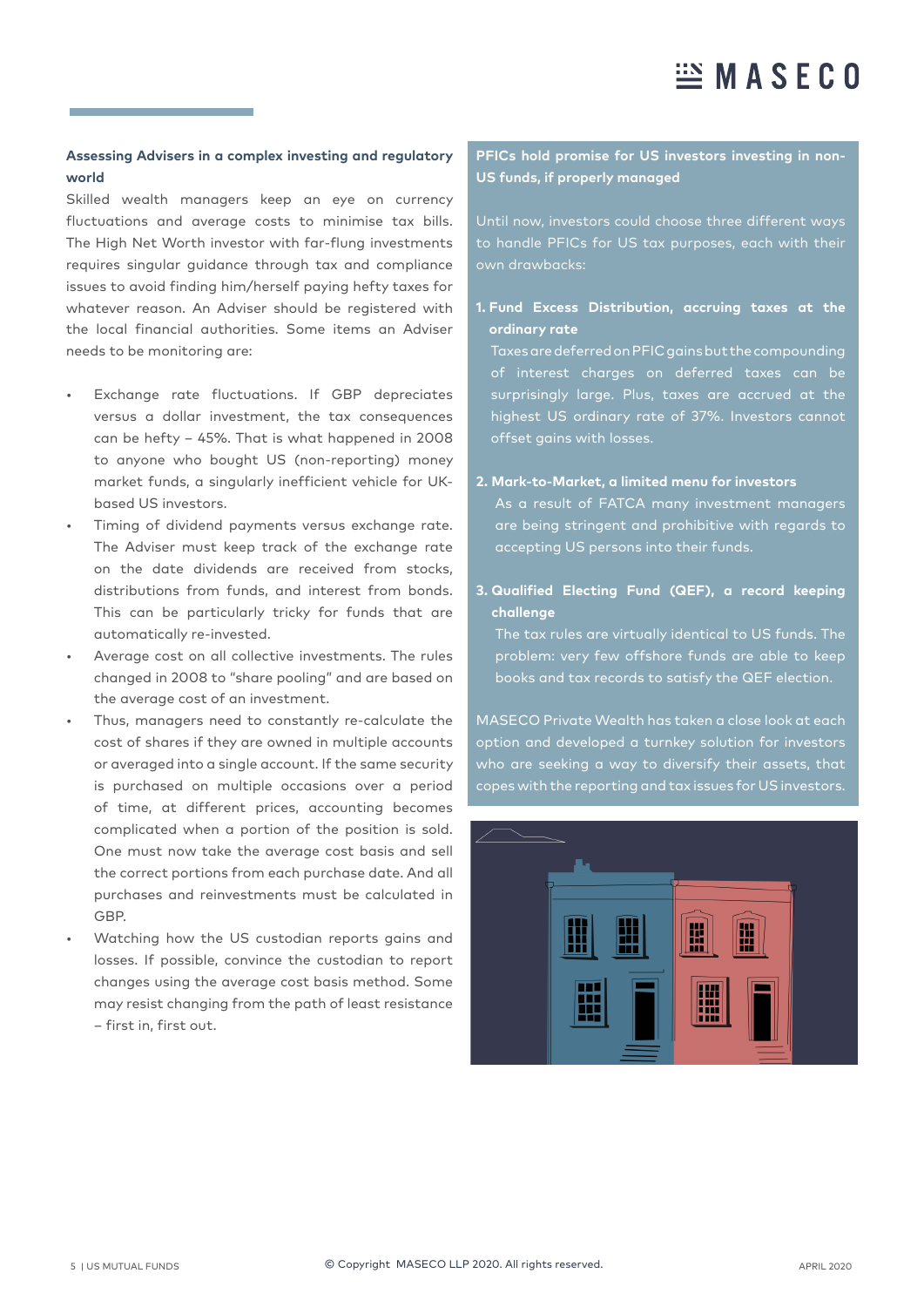# $\mathbb{E}$  MASECO

#### **MASECO and the services we provide to High Net Worth investors**

We believe that US registered funds with UK reporting status are efficient investing vehicles for many Americans living in the UK, or trustees with UK and US tax issues. MASECO is not however a tax specialist and strongly advises investors, to seek independent tax advice prior to engaging in any investment that has tax implications.

These investments might not be suitable for all investors and so a careful assessment of a personal situation is of paramount importance. MASECO is not a tax adviser but a wealth management firm that considers taxes when working with clients.



#### **Important Information**

US Mutual Funds come under the heading of Non Mainstream Pooled Investments (NMPIs). Some US registered mutual funds are not regulated in the UK by the Financial Conduct Authority (FCA) and are Unregulated Collective Investment Schemes (UCIS). Many of the protections provided by the UK regulatory system may not apply to investments in particular NMPIs. This may include access to the Financial Services Compensation Scheme and the Financial Ombudsman Service. Prior to investing in US mutual funds, US citizens should seek advice from an FCA regulated Financial Adviser to ensure that these types of funds are appropriate. NMPIs may not be freely marketed to the general public in the UK.

This article is distributed for educational purposes and should not be considered investment advice or an offer of any product for sale. This article contains the opinions of the author but not necessarily the Firm and does not represent a recommendation of any particular security, strategy or investment product. Information contained herein has been obtained from sources believed to be reliable, but is not guaranteed.